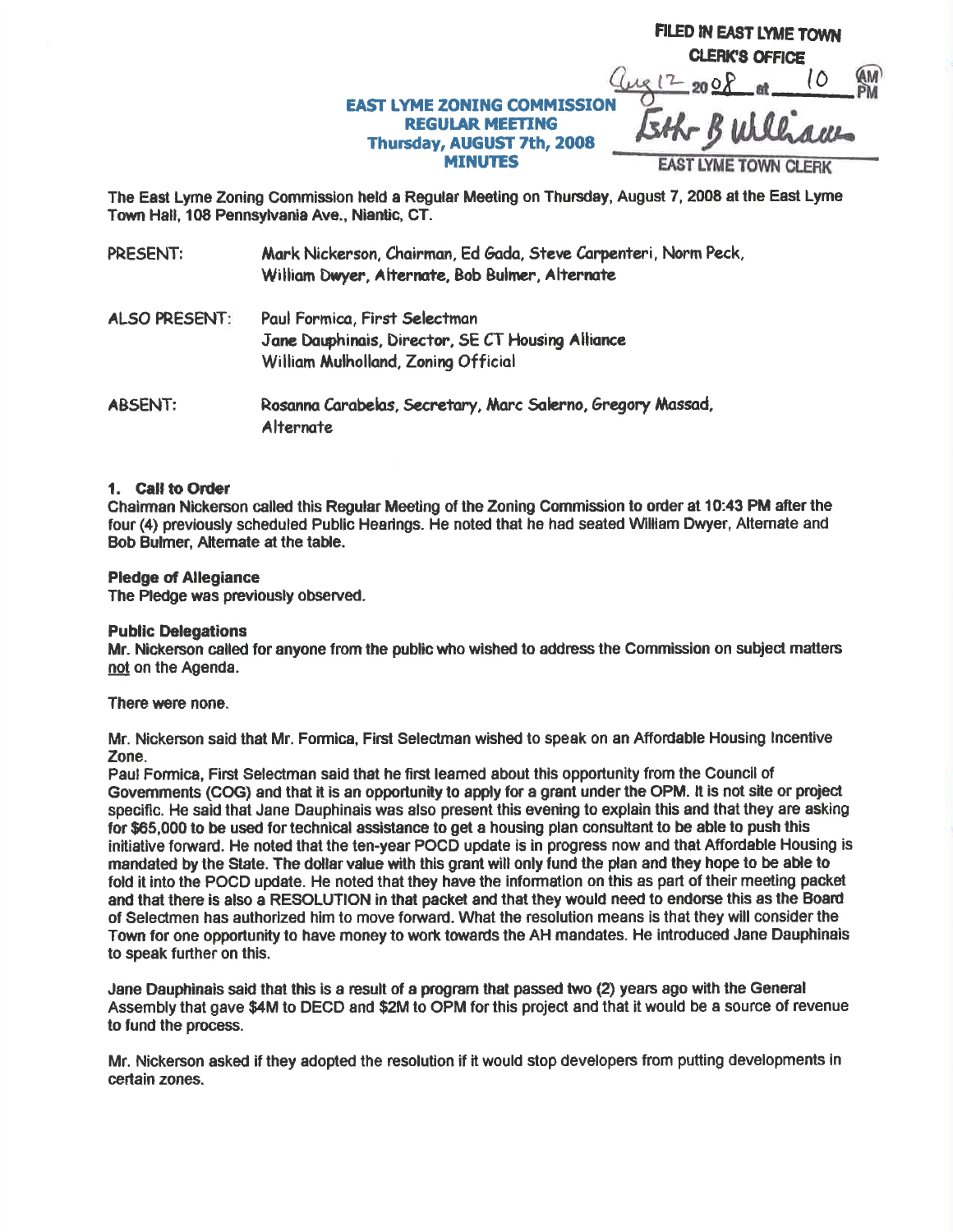Ms. Dauphinais said no, it provides some minimum densities, etc and prevents developers from using CGS 8-30g as they could only use one of the other - CGS 8-30g or the incentive which would allow for 20% of the units to be Affordable rather than the current 30% as is part of CGS 8-30g. The incentive also applies towards 80% and not down to the 60%.

Mr. Peck asked if there were any negatives to this program.

Ms. Dauphinais said that she does not see any and that it seems to be a 'no brainer' that they have to have AH and that this will help to fund that expertise.

Mr. Dwyer said that it is not compulsory to go into that type of housing and that they could go into any other type so he only sees the reduction of the 30% to 20% AH as the benefit.

Ms. Dauphinais said that East Lyme has done fairly well with AH and that she feels that with any incentive on housing that they could get to the mandated 10% and that this is eway of being pro-adive ebout it rather than defensive.

Mr. Nickerson asked who gets the incentives – the developer or the Town. Ms. Dauphinais said that the Town gets the incentive payments if the zone is created.

Mr. Gada esked where the Town cunently stands with AH.

Ms. Dauphinais said that the last time that she had checked that they are about 5%.

Mr. Gada asked what the best percentage is.

Ms. Dauphinais said that above 10% makes the Town exempt from the requirement of CGS 8-30g (burden of proof).

Mr. Peck said that at current, the developer can pretty much write his own area but if the developer uses an incentive zone – he asked if this give the Town any greater leverage. Ms. Dauphinais said that they cannot use both - only the incentive or CGS 8-30g.

Mr. Nickerson thanked Ms. Dauphinais and Mr. Formica for presenting this to them.

# Reaular Meetino

- 1. Application of Theodore A. Harris, agent for Village Crossing of Niantic LLC for approval of an Affordable Housing development, site plan and coastal area management site plan review to construct one hundred residential units (100) on property identified in the Application as Assessor's Map 11.1, Lot 19; and -
- 2. Application of Theodore A. Harris, agent for Village Crossing of Niantic LLC to re-zone from its existing zoning designation (RU-40 Residential) to Affordable Housing for property identified in the Application as Assessor's Map 11.1, Lot 19.

Mr. Nickerson said that they had just closed the Public Hearing on both of these applications.

- 3. Application of Jeffrey A. McNamara for a text amendment to the East Lyme Zoning Regulations Section 4.1.3 "Nursery or Greenhouse provided they are not less than 100 feet from any lot line." Mr. Nickerson said that they had just continued this Public Hearing to their next meeting if the time has not already run out on continuations.
- 4. Application of AHEPA 250 INC to amend Section 25.5 of the Zoning Regulations. Section 25.5 Table of Minimum Controls for Specific Special Permit uses. AHEPA 250 INC proposes to modify the density requirement for Section 202 Housing for the Elderly Multi-Family/Multi-story by reducing the lot area requirement from 4000 square feet to 2500 square feet for each efficiency unit and from \$000 square feet to 4000 square feet for each two-bedroom unit.

Mr. Nickerson noted that they had just continued this at the request cf ihe appiicani.

5. Approval of Minutes - July 10, 2008 - Public Hearing I & Il Minutes; Public Hearing III, IV & V Minutes and Requiar Meeting Minutes; July 25, 2008 - Public Hearing | Minutes and Special Meeting Minutes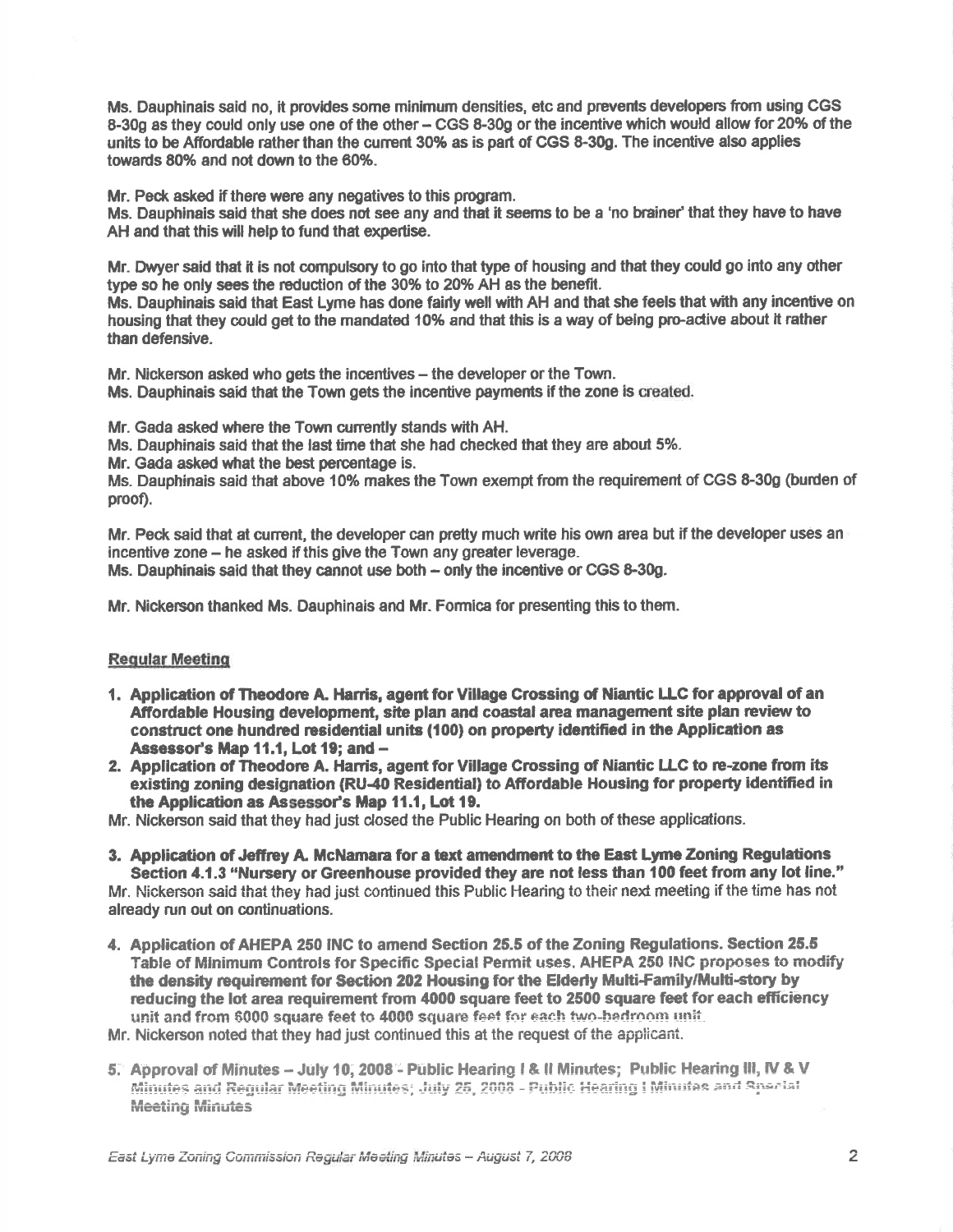Mr. Nickerson called for discussion on, or corrections to the Commission's Public Hearing I, il and III Minutes of July 10,2008.

\*MOT|ON (11

Mr. Salemo moved to approve the July 10, 2008 Public Hearing I, II and III Minutes of the Commission as presented.

Mr. Gada seconded the motion. Vote:  $4-0-2$ . Motion passed, Abstained: Mr. Bulmer, Mr. Dwyer

Mr. Nickerson called for discussion on, or corrections to the Commission's Public Hearing IV & V Minutes of July 10, 2008.

\*MOT|ON (2) Mr. Carpenteri moved to approve the Public Hearing IV & V Minutes of July 10, 2008 of the Commission as presented. Mr. Gada seconded the motion. Vote:  $3 - 0 - 3$ . Motion passed. Abstained: Mr. Bulmer, Mr. Dwyer, Mr. Nickerson

Mr. Nickerson called fordiscussion on, or coneciions to the Regular Meeling Minutes July 10, 2008 of the Commission.

\*\*MOTION (3) Mr. Carpenteri moved to approve the Regular Meeting Minutes of July 10, 2008 of the Commission as presented. Mr. Gada seconded the motion. Vote:  $3 - 0 - 3$ . Motion passed. Abstained: Mr. Bulmer, Mr. Dwyer, Mr. Nickerson

Mr. Nickerson called for discussion on, or corrections to the Public Hearing I Minutes of July 25, 2008 of the Gommission.

\*MOTION (41 Mr. Bulmer moved to approve the Public Hearing I Minutes of July 25, 2008 of the Commission as presented. Mr. Gada seconded the motion. Vote:  $4-0-2$ . Motion passed. Abstained: Mr. Carpenteri, Mr. Dwyer

Mr. Nickerson called for discussion on, or coneclions to the Special Meeting Minutes of July 25, 2008 of the Commission.

\*MOTION (51 Mr. Bulmer moved to approve the Special Meeting Minutes of July 25, 2008 of the Commission as presented. Mr. Gada seconded the motion. Vote:  $4 - 0 - 2$ . Motion passed. Abstained: Mr. Carpenteri, Mr. Dwyer

Old Business 1. Stormwater There was nothing new to report.

2. Subcommittee - Niantic Village - CB Zones (Mark Nickerson, Marc Salerno & Norm Peck) There was no report.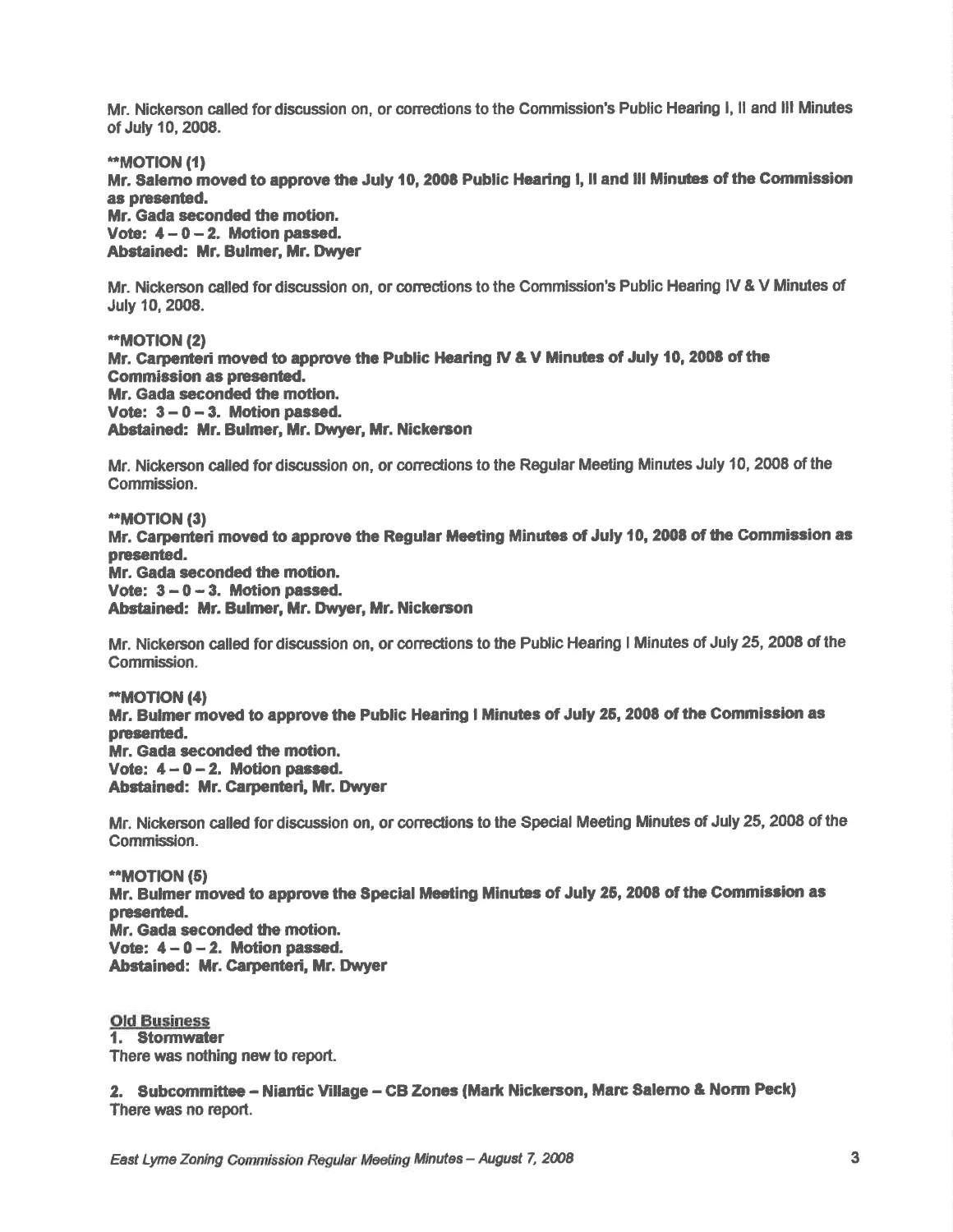### 3. Subcommittee - Adult Uses (Rosanna Carabelas)

Mr. Nickerson said that they were waiting on Attorney O'Connell for some information.

4. Transitional Zones Subcommittee Northern Areas of Town & Scenic Roads - (Marc Salerno & **Norm Peck)** 

There was no report.

### 5. Subcommittee – Rezoning - Northern Areas of East Lyme & Scenic Roads – (Marc Salemo, Mark **Nickerson & Norm Peck)**

Mr. Mulholland said that this was with the Town Attomey for review and that it would also be presented to the Town for review.

### **New Business**

1. Request of Theodore A. Harris, Attorney for Walnut Hill Country Club for a one year extension of Special Permit/Site Plan for golf course, active adult community, and golf course accessory housing on the golf course.

Mr. Nickerson asked that Mr. Mulholland schedule this for an upcoming agenda.

2. Any business on the floor, if any by the maiority vote of the Commission.

\*\*MOTION (6)

Mr. Gada moved to add to the agenda the resolution on the 'Housing for Economic Growth Program'. Mr. Carpenteri seconded the motion.

Vote:  $6 - 0 - 0$ . Motion passed.

## **Housing for Economic Growth Program**

Mr. Nickerson noted that they are looking for \$65,000 and read over the resolution for the Commissioners. He asked if they had any questions -

Hearing none - he called for a motion -

### \*\*MOTION (7)

Mr. Carpenteri moved to approve the Certified Resolution of the local Zoning Authority which (1) endorses submission of the grant application for assistance under the Housing for Economic Growth Program referenced in Section 8-13(m-x) of CGS; and - (2) Certifies that it will consider the creation of one or more housing incentive zones. Such grant application will be attached to and made a part of the record.

Mr. Bulmer seconded the motion. Vote:  $6 - 0 - 0$ . Motion passed.

3. Zoning Official

Mr. Mulholland reported that they are still busy.

### 4. Comments from Ex-Officio

Ms. Hardy was not present to report.

### 5. Comments from Zoning Commission liaison to Planning Commission

There was no report.

## 6. Comments from Chairman

Mr. Nickerson said that he had sent a letter to the Editor of the Day as he felt compelled to respond to the letters regarding the Gateway and the water issue. He said that his letter stated what the facts were and that the decision of the Commission was based on the facts. He said that he also stated that they have been working on this project for some three (3) years now and that it has been very carefully considered and will continue to be. He added that Mr. Formica has also sent in a letter to the Editor on the water issue and what is being done and that he understood that Mr. Peck has also written a letter.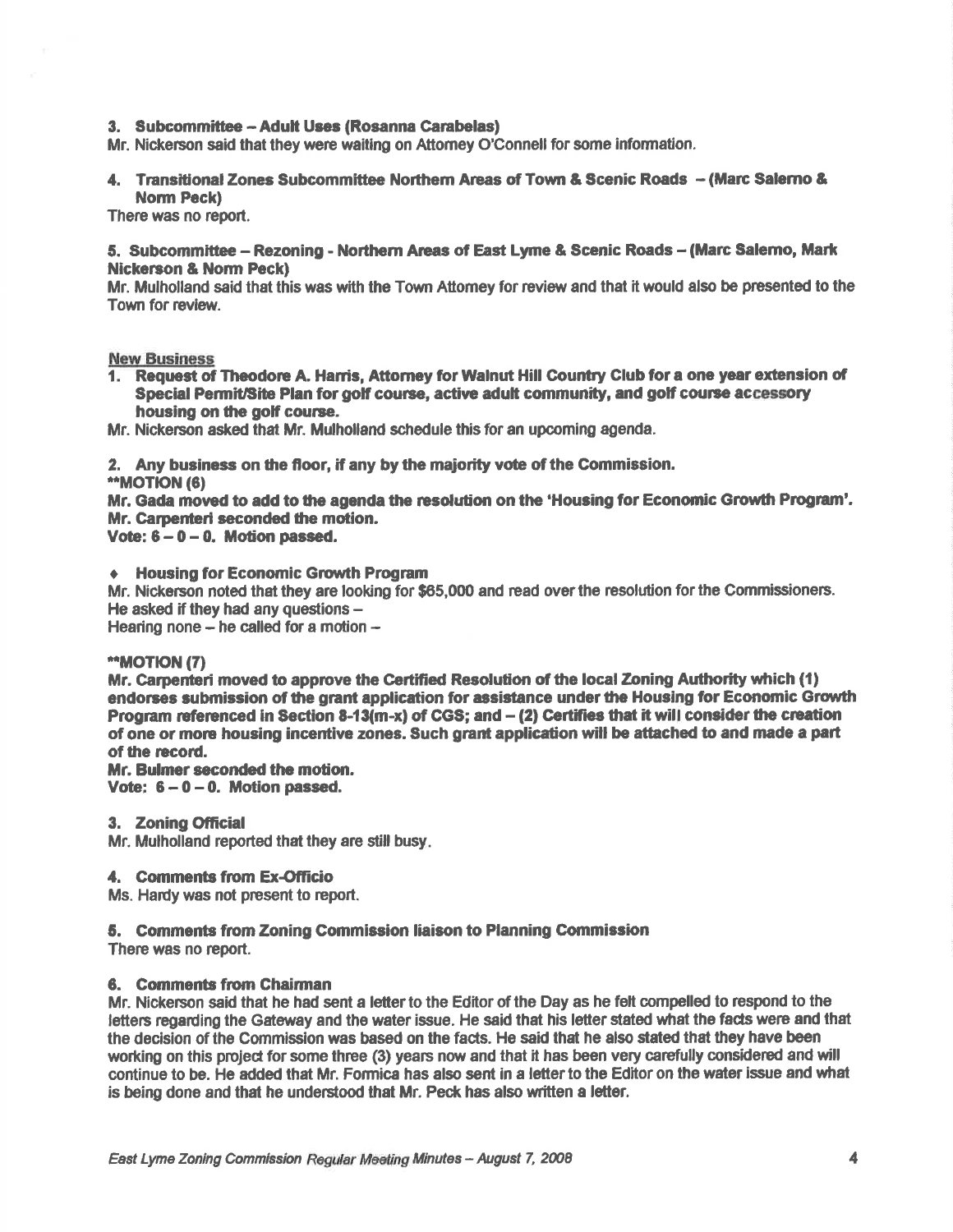# 7. Adjournment

\*\*MOTION (8) Mr. Carpenteri moved to adjourn this Regular Meeting of the East Lyme Zoning Commission at 11:00 PM. Mr. Gada seconded the motion. Vote:  $6 - 0 - 0$ . Motion passed.

Respectfully submitted,

Karen Zmitruk, **Recording Secretary**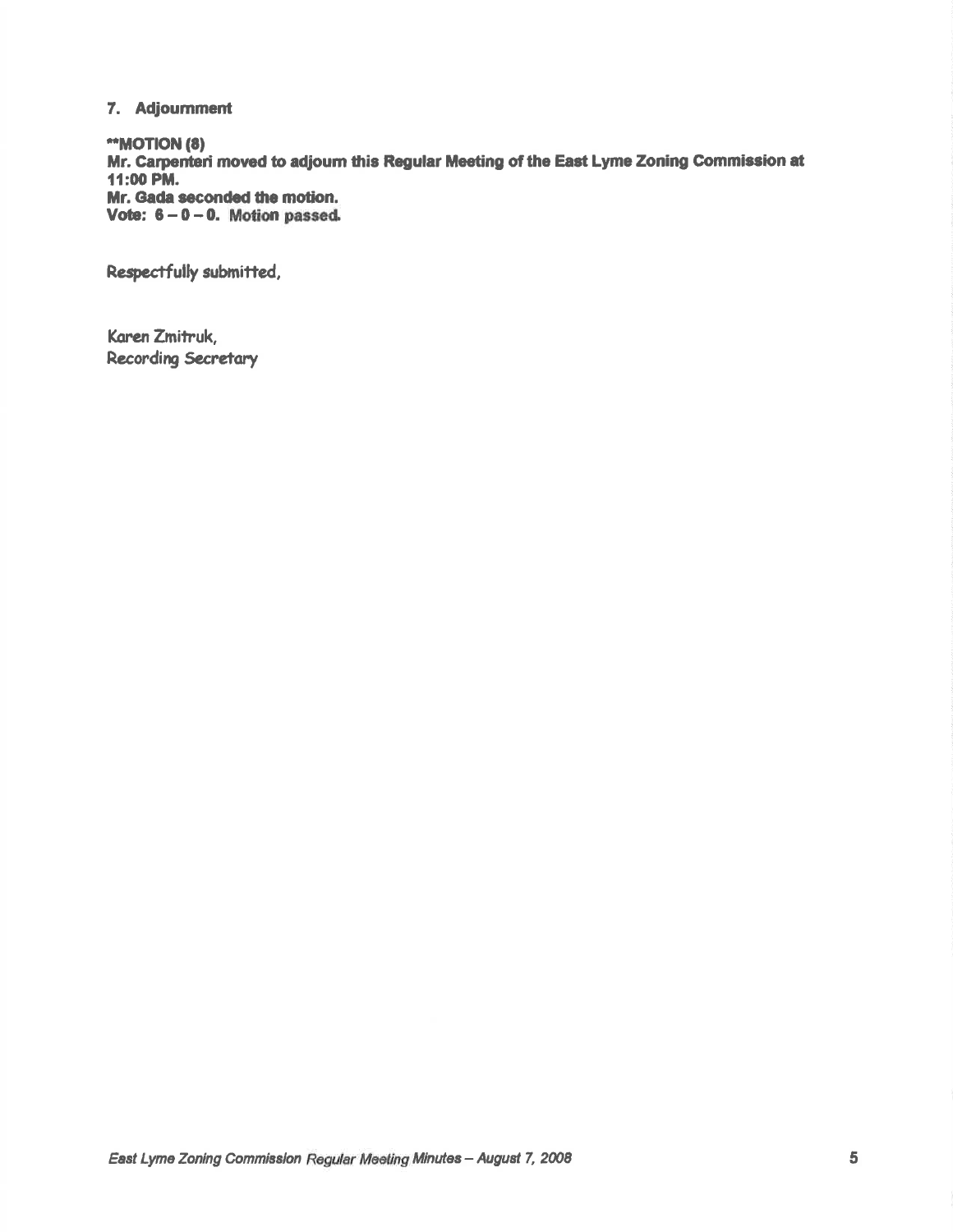State of Connecticut

# Housing for Economic Growth Program

# Application and Instructions for Technical Assistance Grant



State of Connecticut Office of Policy and Management Robert L. Genuario, Secretary

Intergovernmental Policy Division W. David LeVasseur, Undersecretary

Revised 2008

Zonng Cepelar 8/4

 $8/1/08$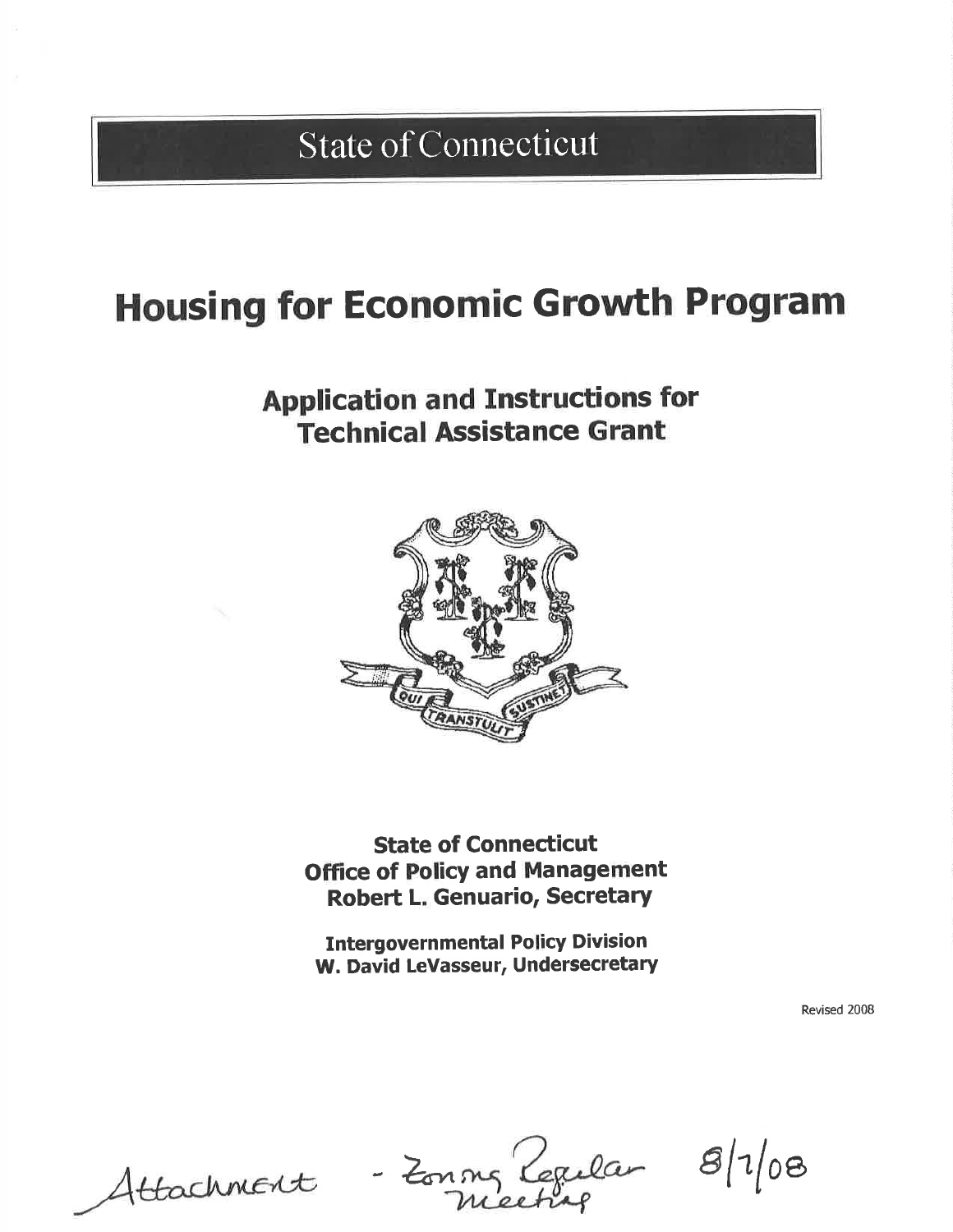# **Instructions**

# OVERVIEW OF THE PROGRAM

PA 07-4, AN ACT IMPLEMENTING THE PROVISIONS OF THE BUDGET CONCERNING GENERAL GOVERNMENT, Sections 38 to 50 inclusive, (herein after "the Act") provides incentives to municipalities for creating Incentive Housing Zones (IHZ) in eligible locations, such as, near transit facilities, an area of concentrated development or an area because of existing, planned or proposed infrastructure that is suitable for development as an IHZ. Developable land excludes publicly and privately owned property slated for public uses, parks, recreation areas, dedicated open space land, other land where restrictions prohibit development, wetlands or watercourses and areas exceeding one-half or more acres of contiguous land where steep slopes or other topographic features make it unsuitable for development.

The Act authorizes the Secretary of the Offlce of Policy and Management to "make grants to municipalities for the purpose of providing technical assistance in the planning of incentive housing zones, the adoption of incentive housing zone regulations and design standards, the review and revision as needed of applicable subdivision regulations and applications to the Secretary for preliminary or final approval".

Incentive Housing Development (IHD) means a residential or mixed-use development that meets the following criteria - is located within an approved IHZ, is eligible for financial incentive payments, and sets aside lower cost units for a minimum of 20% of the households earning 80% or iess of area median income (AMI) for 30 years. A unit is affordable if it costs no more than 30% of a person's annual income to live there.

The town's zoning commission must establish the IHZ as an overlay zone. The town receives the incentives only for IHDs that are developed in a state-approved IHZ.

Please submit completed applications (1 original and 1 copy) to Dimple Desai, Community Development Director, Office of Policy and Management (OPM), Intergovernmental Policy Division,450 Capitol Avenue, MS#54oRG, Hartford, cT 06106-1379, If you have any questions, please call Dimple Desai, at (860) 418-6412 or email him at dimple.desai@ct.gov.

# APPLICATION FORM

Applicant Information: Provide all requested information related to the municipality requesting the funds.

Applicant Representative: Provide the name of the organization that will be assisting and representing the municipality, if applicable. For example, a Regional Planning Agency, a Regional Council of Elected Officials, or a Regional Council of Governments. Provide a copy of the contract and scope of work, if Regional Planning Agency, Regional Council of Elected Officials or Regional Council of Governments is retained

I. Business Information: Provide all requested information.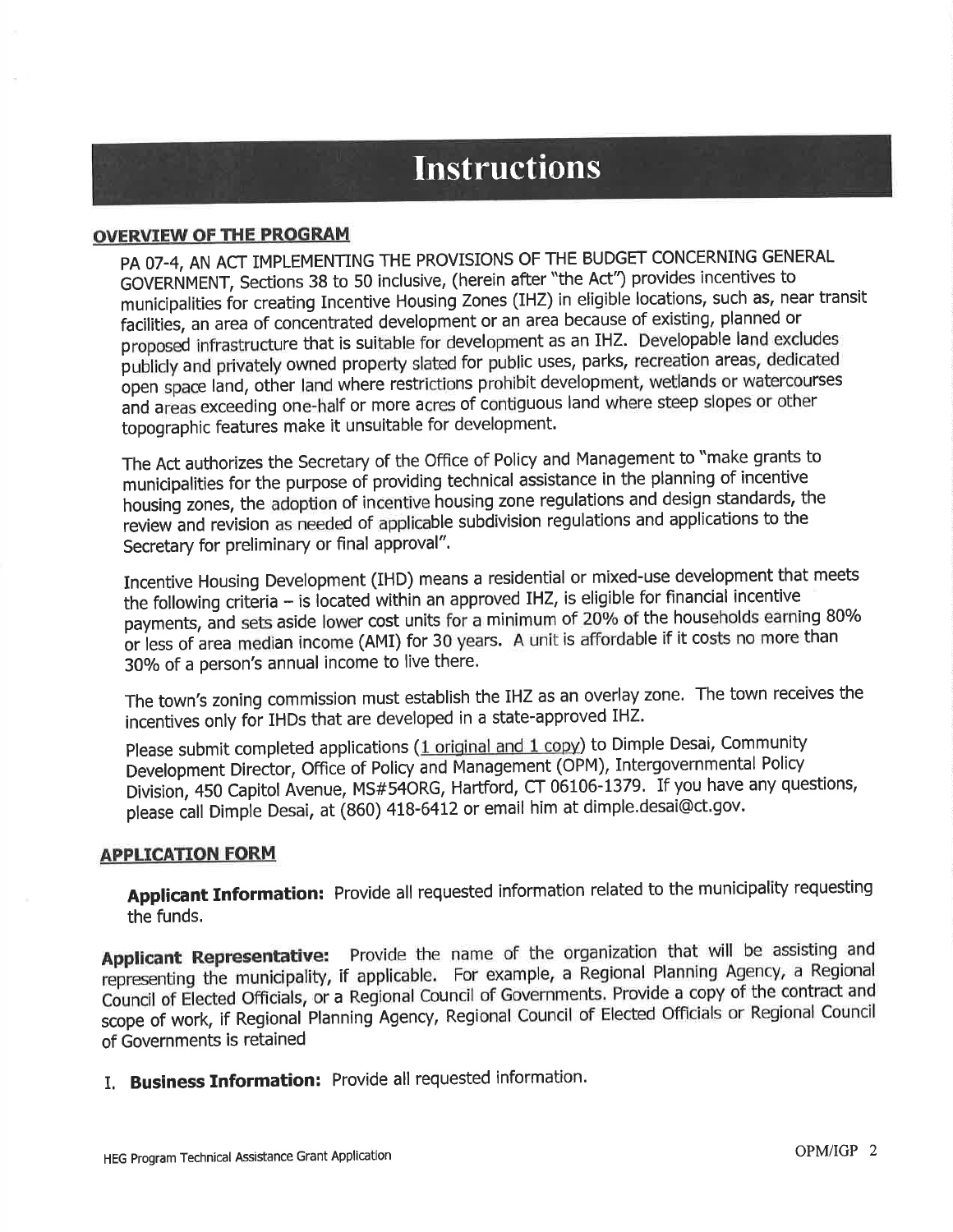- II. Project Information The information will be used by OPM to determine whether or not the site meets the basic eligibility criteria of the Act.
	- Project Title: Clearly identify the project title.
	- . Intended Use of Funds: Identify intended use such as planning of the IHZ, adoption of IHZ regulations, drafting design standards, review/revision of applicable subdivision regulations, and or drafting of applications for preliminary or final approval.
	- Project Budget: Provide a detailed line item income and expense budget for the project. Provide backup documentation showing how the budget was derived. Currently, the funding is limited to \$50,000 per community regardless of the number of zones proposed.
- III. Local Approvals: Submit the required resolutions from the municipality's legislative body and the local zoning authority. These certified resolutions should be signed by the municipal Clerk and embossed with the corporate seal. The application must be signed subsequent to the adoption of the resolution by the local legislative body.
- IV. Project Plan: Submit a detailed project plan which:
	- o Lists proposed use of the grant funds, attach detailed line item project budget. Specifically identify the activities to be conducted with grant funds and who will be conducting these activities. Also, identify the reports or deliverables to be generated. If consultants or other entities are conducting these activities, identify the consultants including the consultant selection process and provide a copy of consultant's contracts.
	- . Describe the way in which the use of the grant funds will facilitate the creation of <sup>a</sup> housing incentive zone. Identify the location/s, if known, that will be considered for the IHZ and whether it meets the definition of the "eligible location" as defined in the Act and indicate that each location is consistent with the Connecticut Conseruation and Development Policies Plan. Attach a site map showing the location/s that identify acreage, any constraints such as wetlands, buffers, open space, public amenities such as water & sewer, any other impacts to the community, etc.
	- o A time schedule for (a) the use of the funds; and (b) the establishment of the IHZ. Identify and explain the management plan that will be used to undertake the project.
	- . provide an estimate of the number and type of housing units in the proposed IHZ

# The grant payment schedule will be determined by OPM in consultation with the applicant.

please be sure to include all the required documents when you submit the completed application (1 original and 1 copy) to:

Dimple Desai Community Development Director Office of Policy and Management Intergovernmental Policy Division 450 Capitol Avenue, MS#54ORG Hartford, CT 06106-1379 Phone - (860) 418-6412  $Fax - (860)$  418-6486 Email - dimple.desai@ct.gov

HEG Program Technical Assistance Grant Application **COPING ACCOMPLIGATES** OPM/IGP 3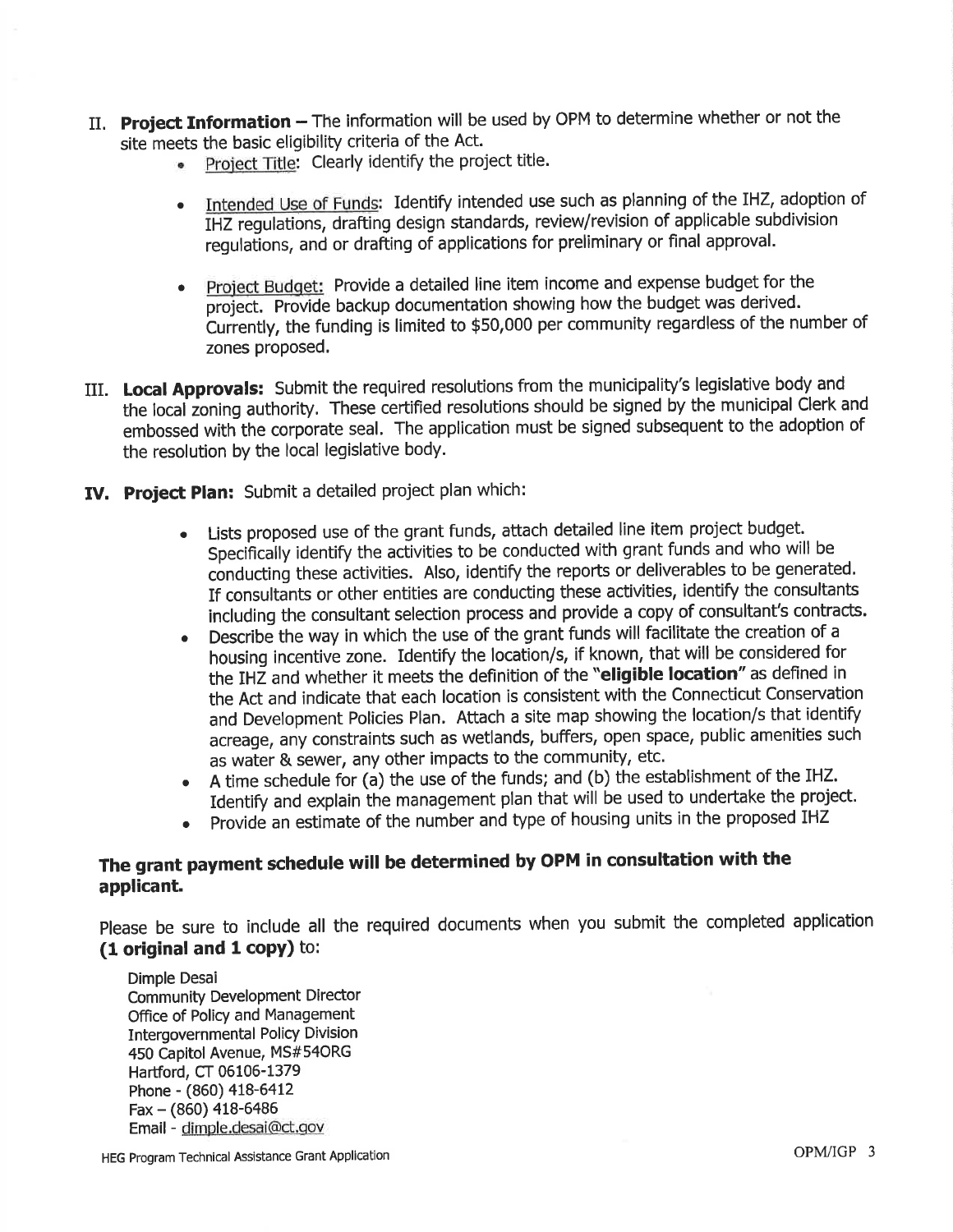# State of Connecticut Office of Policy and Management Home Connecticut Technical Assistance Grant Application Form

Name of Applicant: Town of East Lyme

Address of Applicant: P.O. Drawer 519, Niantic, Ct 06357

Applicant Representative: NA

Name and Title of Authorized Official: Paul Formica, 1st Selectman

Name of Project Manager: Bill Scheer

Telephone Number of Project Manager: 860 691-4101

1. BUSINESS INFORMATION

1a. Federal Employer ldentification Number:

1b. Grantee's Fiscal Year: From  $\frac{7}{1}$  To6/30

# 2. PROJECT INFORMATION

2a Provide the following:

- Project Title: East Lyme Affordable Housing Program
- Intended Use of Funds: Planning and Regulatory work
- Project Budget
	- $\circ$  Provide a line item income and expense budget for the project. Budget should delineate state funding from non-state funding.

# 3. LOCAL APPROVALS

3a. Submit a certified resolution adopted in the last 60 days by the Town's legislative body (or, in the case of a town where the town meeting is the legislative body, the Board of Selectmen):

- Authorizing submission of this grant application;
- o ldentifying the individual who can sign the grant application and administer the grant.

3b. Submit a certified resolution of the local zoning authority (1) endorsing the application for assistance; and (2) certifying that it will consider the creation of one or more housing incentive zones.

The certified resolutions should be signed by the City or Town Clerk and embossed with the corporate seal.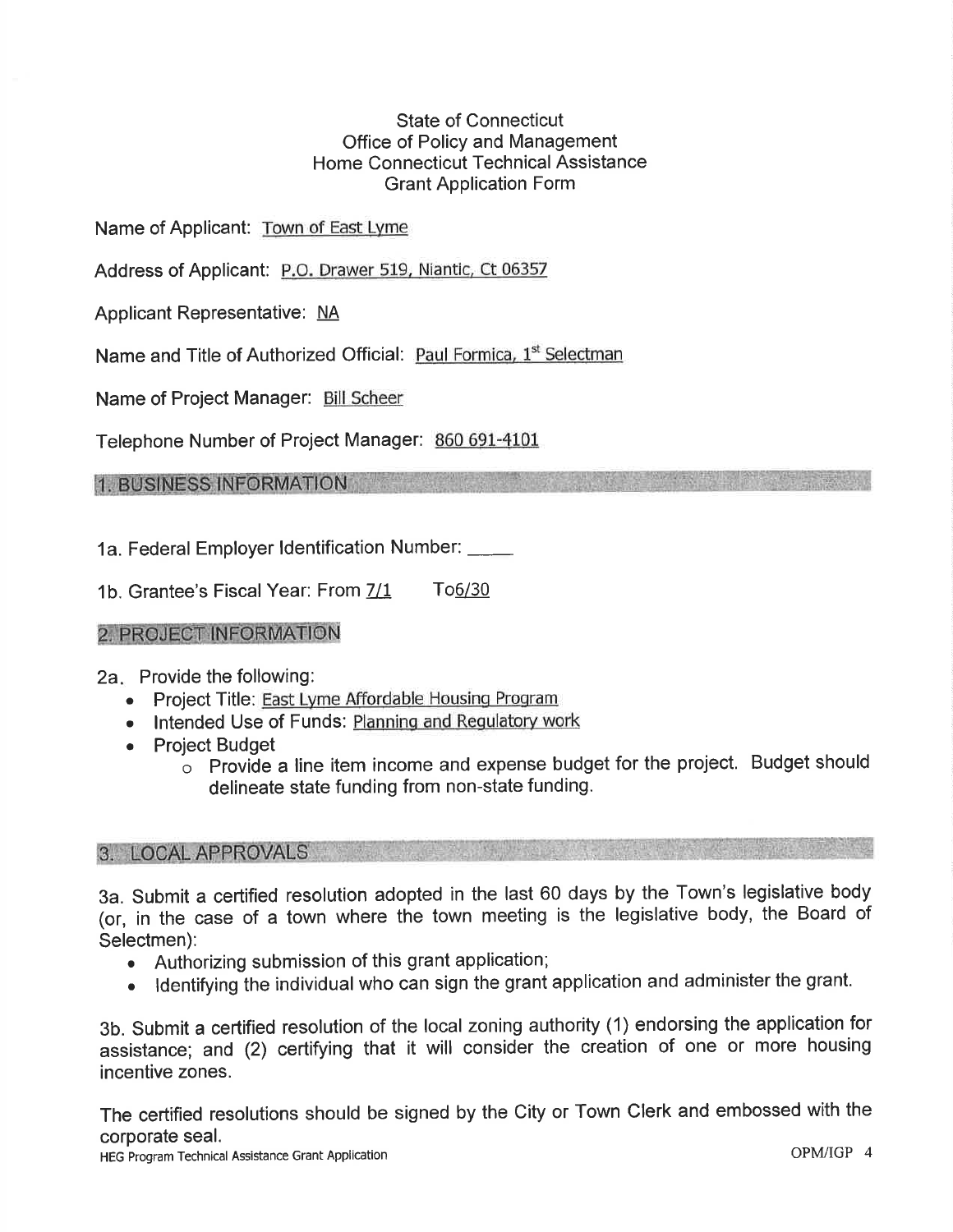4 PROJECT PLAN

Submit a detailed project plan which describes (1) the proposed use of the grant funds; (2) the way in which the use of the funds will facilitate the creation of a housing incentive zone; and (3j a schedule for (a) the use of the funds; and (b) the establishment of the housing incentive zones.

My signature below, for and on behalf of **indicates** indicates Name of Grantee acceptance of the following and further certifies that:

- 1. I have the authority to submit this grant application;
- Z. I have read, understand, and will comply with the General Grant Conditions;
- 3. I understand that funding associated with this grant application is one-time in nature and that there is no obiigation for additional funding from the Office of Policy and Management or the State of Connecticut;
- 4. I understand that should this grant application be approved, such state funds shall be expended no later than June 30, 2009;
- 5. I understand that requests to extend the grant end date shall be submitted in writing to the Office of policy and Management no later than thirty (30) days before the grant end date of June 30, 2009;
- 6. I understand that unexpended funds shall be returned to the State of Connecticut within sixty (60) days of the grant end date;
- 7. I understand that if this organization meets the requirements of the State Single Audit Act, Sections 4-230 through 4-236, as amended, of the Connecticut General Statutes, the organization is required to submit a State Single Audit, at its own expense, no later than six (6) months after the end of the audit period. If this organization is not required to submit a State Single Audit, the organization is required to submit a final accounting of the grant expenditures within sixty (60) days of the grant end date; and
- 8. I hereby certify that the statements contained in the responses to this application and accompanying documents are true to the best of my knowledge and belief and that <sup>I</sup> know of no reason why the applicant cannot complete the project in accordance with the representations contained herein.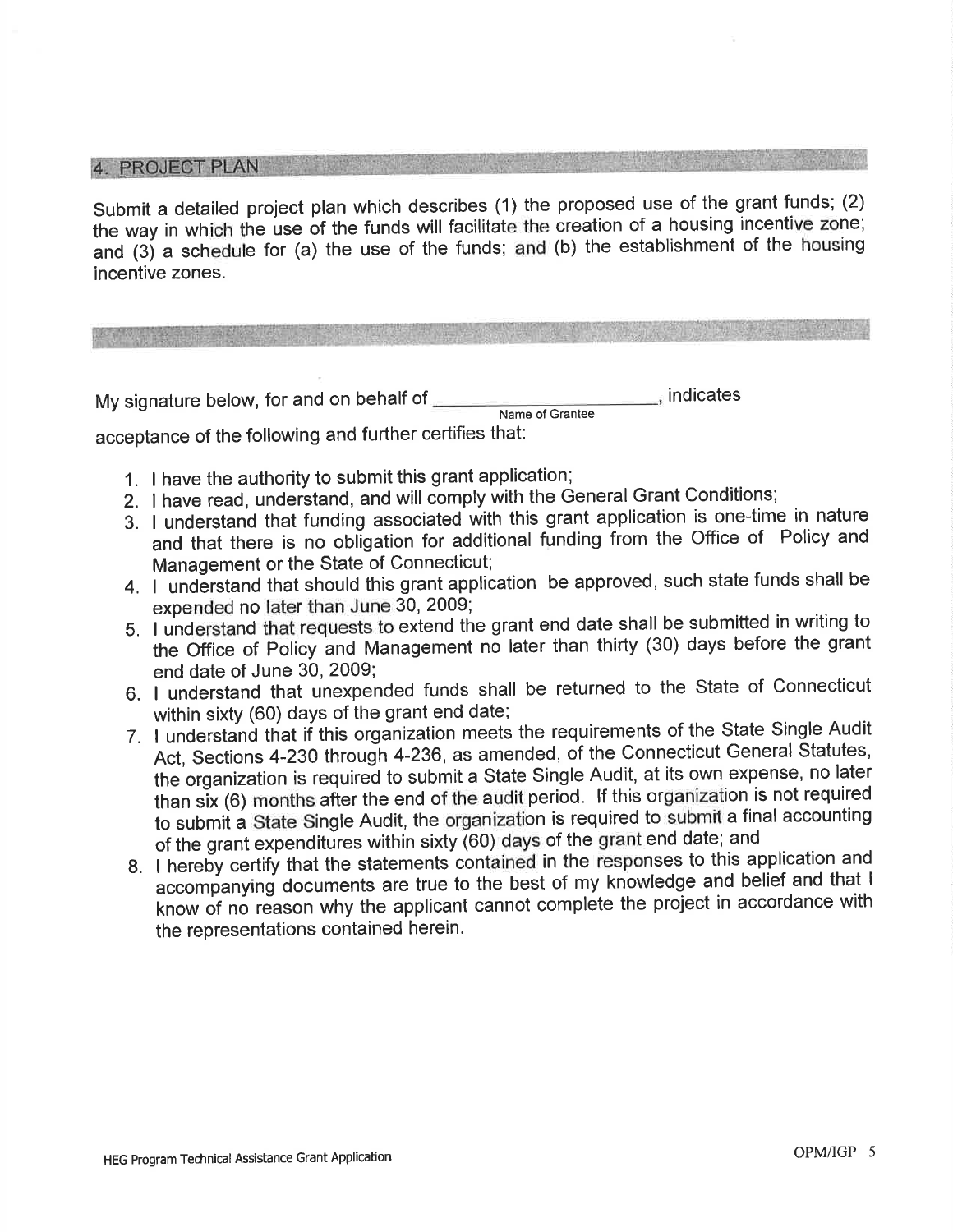Authorized Official Title

\*Date

\* The application must be signed subsequent to the adoption of the resolution by the Iocal legislative bodY.

 $\mathcal{C}_\mathcal{A}$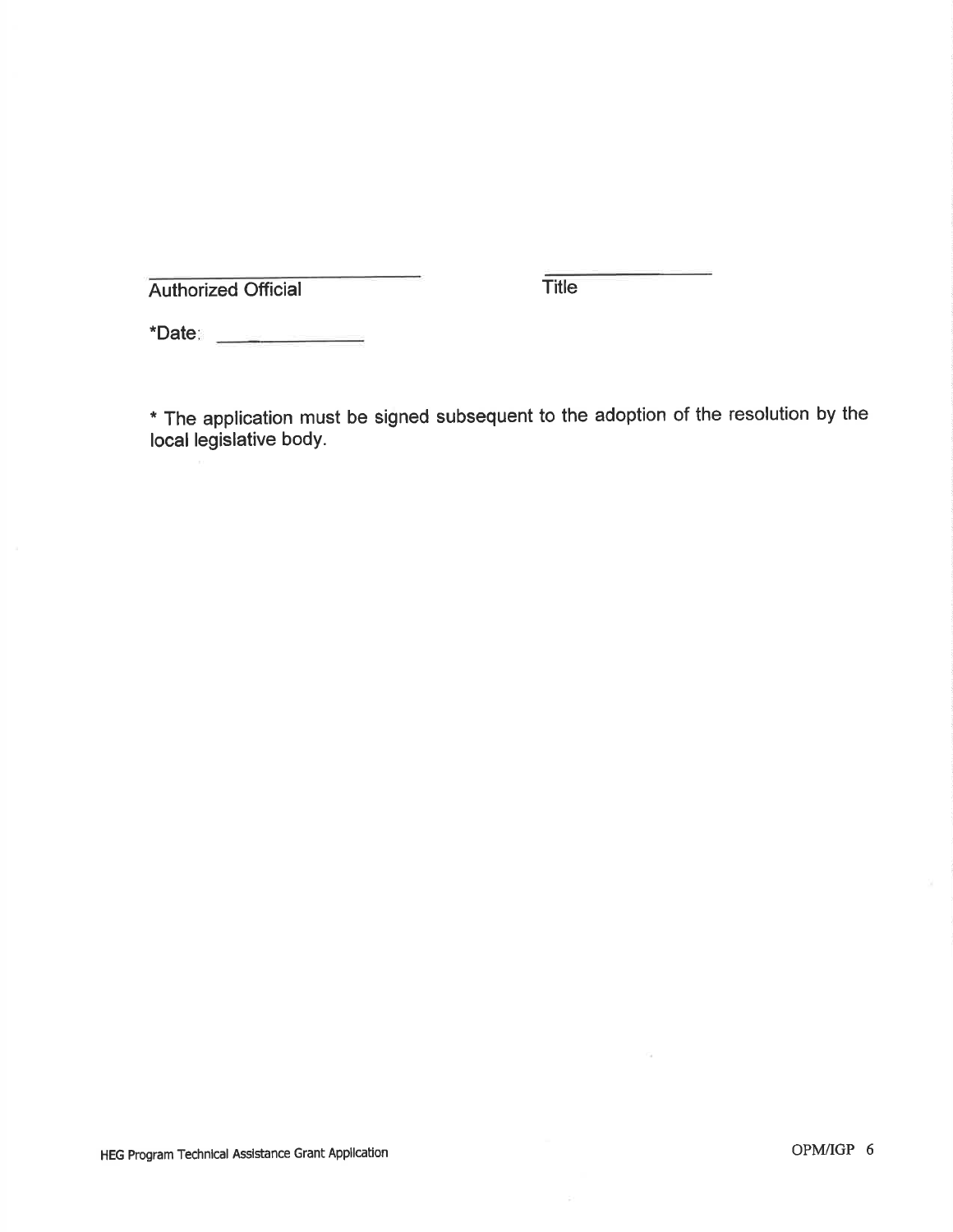| V A |                      |
|-----|----------------------|
|     | <b>Certified Res</b> |

Certified Resolution of the Local Zoning Authority (To be completed by the City or Town Clerk)

The Local Zoning Authority of the Town/City of  $F\rightarrow K$ 

met on  $A$   $\alpha$  at  $7, \alpha$   $\alpha$  and adopted a resolution by the vote of to which:

- (1) Endorses submission of the grant apptication for assistance under the Housing for Economic Growth Program referenced in section 8-13(m'x) of CGS; and
- (2) Certifies that it witt consider the creation of one or more housing incentive zones. Such grant apptication is attached to and made a part of this record.

| Attested to by: |                   |  |
|-----------------|-------------------|--|
| Name:           |                   |  |
| Title:          | (City/Town Clerk) |  |
| Date:           |                   |  |

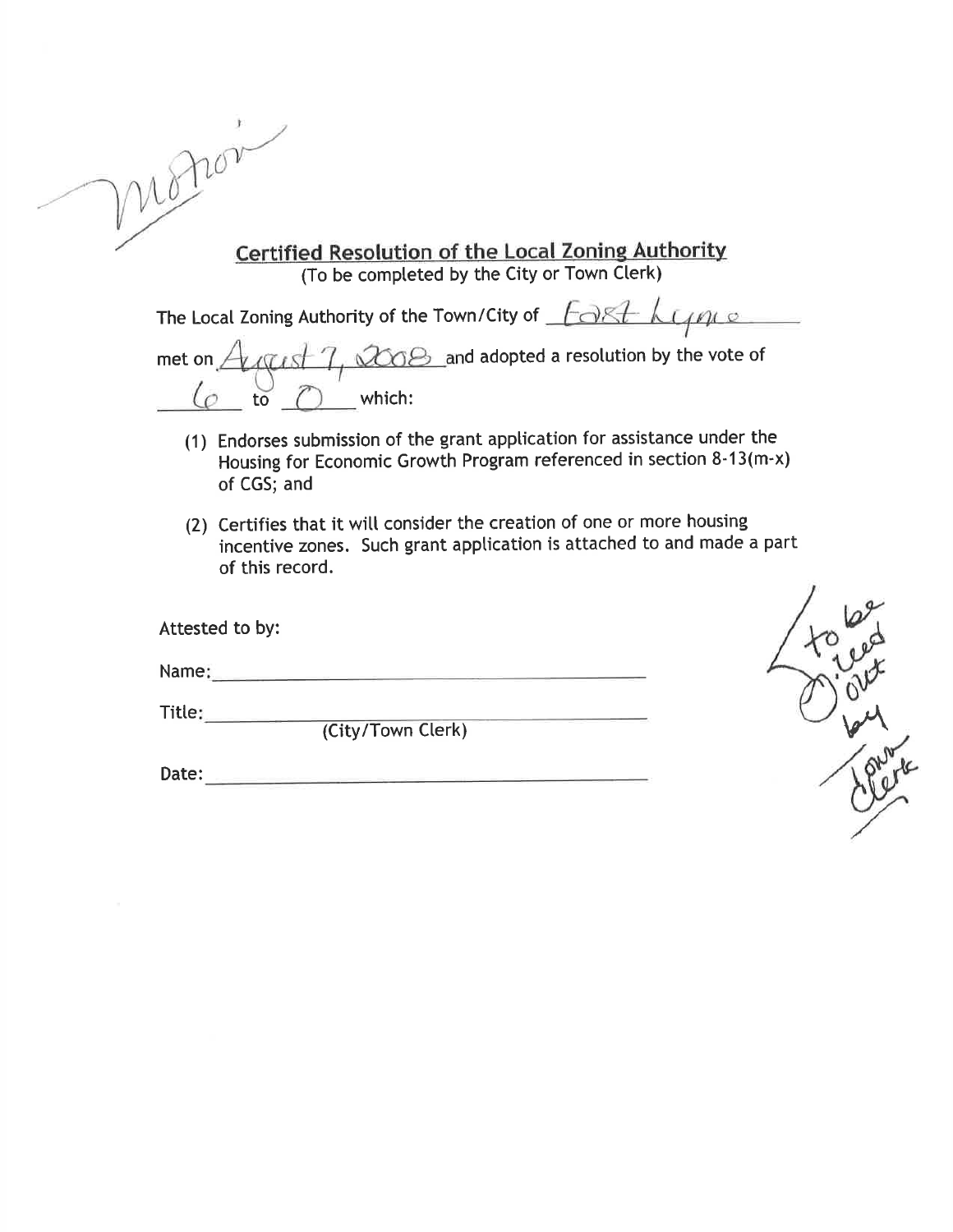# East Lyme Letterhead

July ??, 2008

Dimple Desai Community Development Director Office of Policy and Management Intergovernmental Policy Division 450 Capitol Avenue, MS #54ORG Hartford, CT 06106-1379

## RE: Application for Technical Assistance for East Lyme HOME Program

Dear Mr. Desai,

I write to request Technical Assistance funding under the Housing for Economic Growth Program. Please find enclosed our completed application and documents.

The Town is requesting \$65,000 for the purposes of developing an Affordable Housing Plan which will become a part of our 2008-9 Plan of Conservation and Development. The funds will also be used to identify appropriate sites in East Lyme, make appropriate changes to zoning regulations and hopefully, draft an Incentive Housing Zone regulation and application to the CT Office of Policy and Management.

The Town of East Lyme is eager to plan proactively for a housing stock that serves the needs of our diverse community. We look forward to working with the Office of Policy and Management to formulate an effective Plan. If you have any questions about the application please feel free to contact me at 860 739-693I.

Sincerely,

Paul Formica 1<sup>st</sup> Selectman